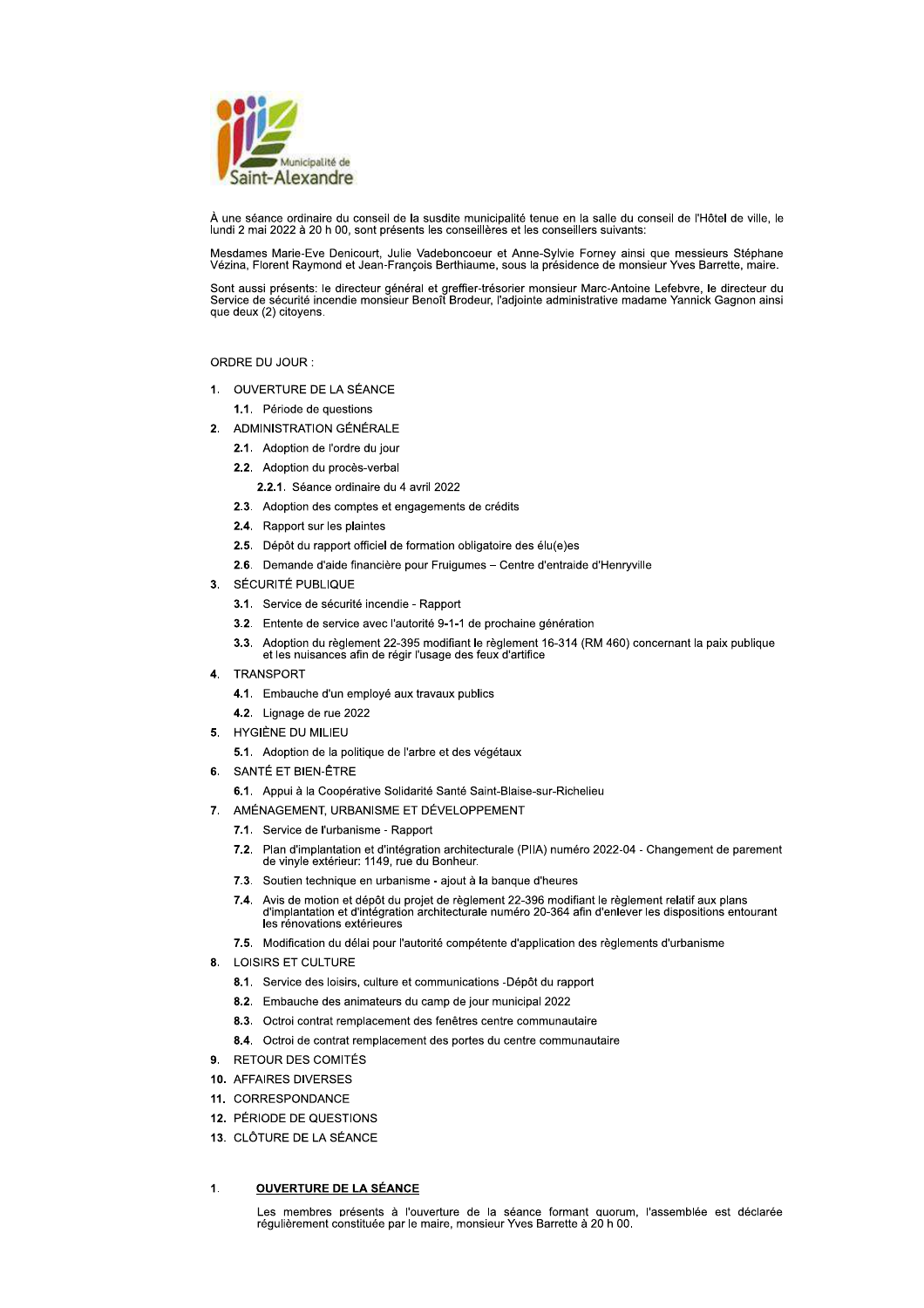### Période de questions

Conformément aux dispositions de la loi, le maire invite les personnes présentes à poser des questions aux membres du conseil municipal.

Aucune question n'a été posée aux membres du conseil.

#### $\overline{2}$ **ADMINISTRATION GÉNÉRALE**

#### 22-05-93 Adoption de l'ordre du jour

Il est proposé par le conseiller Jean-François Berthiaume, appuyé par la conseillère Anne-Sylvie Forney et unanimement résolu d'adopter l'ordre du jour, tout en gardant le point affaires diverses ouvert

### Adoption du procès-verbal

#### 22-05-94 Séance ordinaire du 4 avril 2022

CONSIDÉRANT QUE le procès-verbal a été transmis aux membres du conseil dans les délais prescrits pour qu'ils en fassent lecture ;

CONSIDÉRANT QUE les membres du conseil ont individuellement pris connaissance du procèsverbal de la séance ordinaire du 4 avril 2022 ;

CONSIDÉRANT QUE ceux-ci renoncent à la lecture du procès-verbal ;

EN CONSÉQUENCE, il est proposé par la conseillère Julie Vadeboncoeur, appuyée par la conseillère Marie-Eve Denicourt et résolu d'adopter le procès-verbal de la séance ordinaire du 4 avril 2022 tel que rédigé.

Adoptée à l'unanimité

#### 22-05-95 Adoption des comptes et engagements de crédits

ATTENDU QUE le conseil municipal a pris connaissance de la liste des chèques émis, des virements bancaires effectués par la Municipalité ainsi que la liste des comptes à payer pour le mois d'avril 2022 et s'en déclare sati

ATTENDU QU'il y a lieu de les accepter et d'autoriser le paiement de ces derniers;

EN CONSÉQUENCE, il est proposé par le conseiller Stéphane Vézina,<br>appuyé par le conseiller Florent Raymond;

et résolu d'accepter la liste des comptes à payer ainsi que la liste des chèques émis et paiements<br>bancaires pour un total de 527 718,71 \$ et autorisation est donnée au directeur général et greffiertrésorier de payer lesdits comptes.

| Prélèvements automatiques | 4382 à 4413                  | pour         | 63 618.26 \$                  |
|---------------------------|------------------------------|--------------|-------------------------------|
| Chèques fournisseurs      | 82649 à 82702<br>82703 82721 | pour<br>pour | 398 228,38 \$<br>31 152,23 \$ |
| Rémunération              | 502347 à 502402              | pour         | 34 719,84 \$                  |

Adoptée à l'unanimité

### **Rapport sur les plaintes**

Le rapport des plaintes du mois d'avril 2022, totalisant quatre (4) plaintes, est déposé devant le conseil.

### Dépôt du rapport officiel de formation obligatoire des élu(e)es

Conformément à l'article 15 de la Loi sur l'éthique et la déontologie en matière municipale, le greffiertrésorier dépose le rapport officiel de formation obligatoire des élus et des élus municipaux.<br>L'ensemble des membres du conseil municipal ont ainsi respecté l'obligation de la Loi sur l'éthique et la déontologie en matière municipale.

22-05-96

### Demande d'aide financière pour Fruigumes - Centre d'entraide d'Henryville

CONSIDÉRANT QUE le Centre d'entraide d'Henryville a mis en place le projet Fruigumes depuis 2017 qui permet d'établir un kiosque hebdomadaire afin de vendre des fruits et des légumes à la population

CONSIDÉRANT QUE le Centre d'entraide d'Henryville a envoyé une demande d'aide financière le 26 avril dernier afin de subventionner un employé pour tenir le kiosque Fruigumes;

**CONSIDÉRANT QU'en cas de refus, la Municipalité ne recevrait pas le kiosque Fruigumes durant** l'année 2022

CONSIDÉRANT QUE le Centre d'entraide d'Henryville demande un montant de 2 020\$ à la Municipalité de Saint-Alexandre ;

CONSIDÉRANT QUE ce montant pourrait être moindre si un employé admissible à une subvention d'Emploi-Québec était embauché

EN CONSÉQUENCE il est proposé par la conseillère Anne-Sylvie Forney, appuyée par le conseiller Jean-François Berthiaume et résolu que la Municipalité de Saint-Alexandre octroie une aide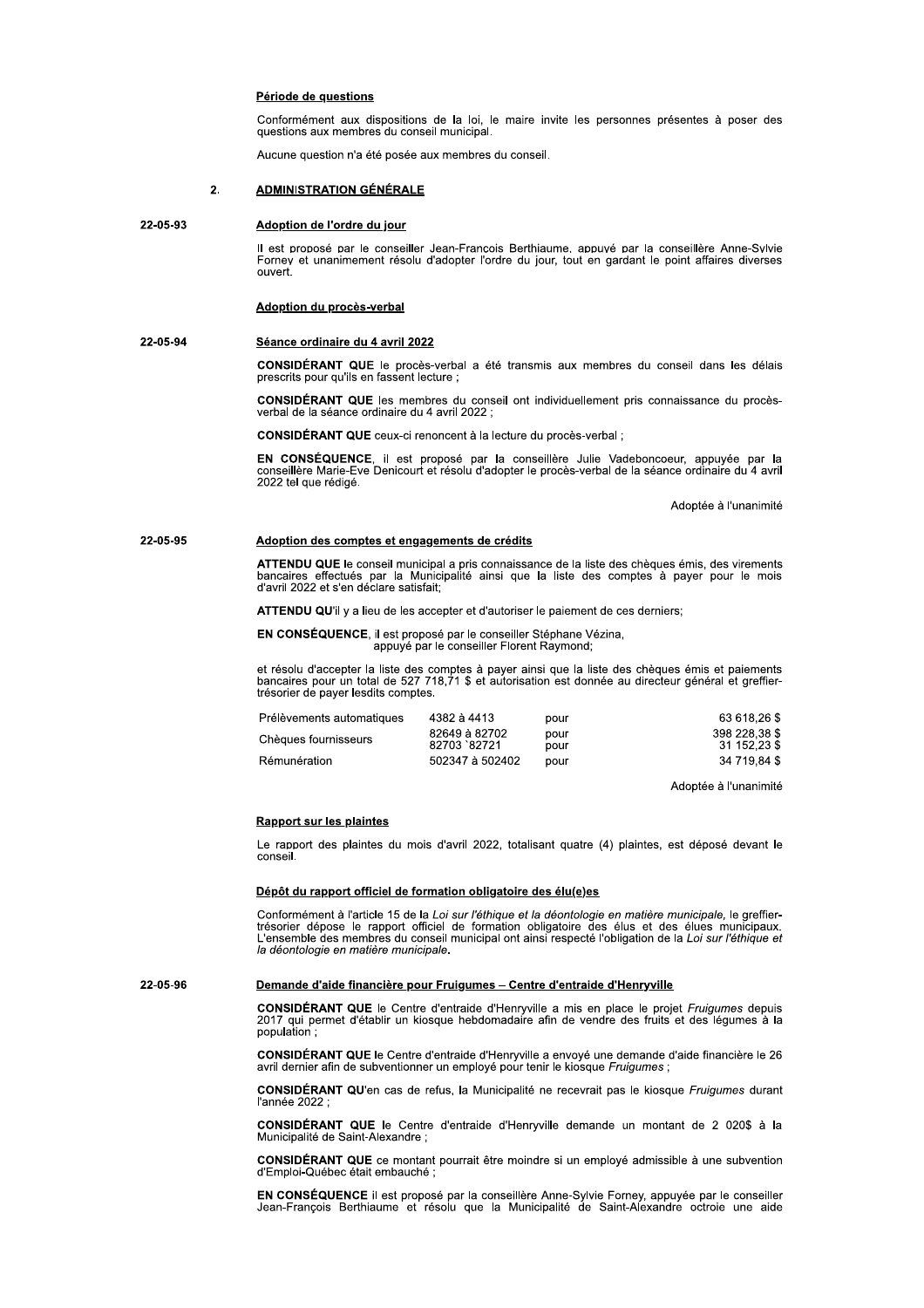financiere de 2 020\$ au Centre d'entraide d'Henryville pour l'embauche d'un employe pour le klosque

de par monsieur le maire, Yves Barrette:

| Fruigumes.             | financière de 2 020\$ au Centre d'entraide d'Henryville p |                 |      |
|------------------------|-----------------------------------------------------------|-----------------|------|
|                        | Le vote est demandé par monsieur le maire, Yves Barre     |                 |      |
|                        |                                                           | Contre          | Pour |
| Julie Vadeboncoeur     |                                                           | X               |      |
| Stéphane Vézina        |                                                           | x               |      |
| Anne-Sylvie Forney     |                                                           | X               |      |
| <b>Florent Raymond</b> |                                                           |                 | X    |
| Marie-Eve Denicourt    |                                                           |                 | x    |
|                        | Jean-François Berthiaume                                  | x               |      |
| Pour: 2 votes          |                                                           | Contre: 4 votes |      |

Rejetée à majorité

### 3. SÉCURITÉ PUBLIQUE

Depot du rapport du service de securite incendie du mois d'avril 2022 representant les sorties suivantes: Service de securite incendie - Rapport<br>
Dépôt du rapport du service de sécurité incendie du mois d'avril 2022 représentar<br>
suivantes:<br>
• 3 appels incendies;<br>
• 3 appels premiers répondants.<br>
Monsieur Brodeur nous rappelle

- tes:<br>3 appels incendies;<br>3 appels memisses (
- 3 appeis premiers repondants.

### 22-05-97 Entente de service avec l'autorité 9-1-1 de prochaine génération

**CONSIDERANT QU**'une nouvelle entente est necessaire pour que Bell Canada puisse offrir les<br>services 9-1-1 de prochaine génération sur le territoire de la Municipalité de Saint-Alexandre ;

CONSIDERANT QUE l'entente de service soumise est non-modifiable puisqu'elle a ete deposee et<br>approuvée par le Conseil de la Radiodiffusion et des Télécommunications Canadiennes (CRTC) ;

EN CONSEQUENCE II est propose par le consellier Stephane Vezina, appuye par la conselliere Julie vadeboncoeur et resolu :

D'autoriser la signature de l'entente de service avec Bell Canada pour le service 9-1-1 de procnaine<br>génération sur le territoire de la Municipalité de Saint-Alexandre ;

D'autoriser le greffier-tresorier à signer l'entente telle que soumise et à y effectuer toutes<br>modifications mineures jugées nécessaires.

Adoptee a l'unanimite

# jj[kl[m bU^]YS^ZFUXFQsoPPZYFjj[=mlF^USS\ZYFoPFQsoPPZYFq[=qFCFkFT^ZTPQZ\ZYFo\F]\S ]XoSXPFPYFoPVFZXSV\ZTPVF\SZFUPFQWsSQFopXV\sPFUPVFPXFUp\QYSSTP

**CONSIDERANT QUE** le Conseil juge necessaire et d'interet public de reglementer la paix publique et les nuisances sur son territoire ;

CONSIDERANT QUE le regiement 16-314 (RM 460) est applique par la Surete du Quebec qui<br>s'occupe de plusieurs municipalités de la MRC du Haut--Richelieu ;

CONSIDERANT QU'il y a lieu d'uniformiser les dispositions relatives aux feux d'artifice dans la<br>réglementation existante des municipalités de la MRC du Haut-Richelieu ;

**CONSIDERANT QU**'un avis de motion et le depot du projet de reglement ont ete regulierement<br>donnés en vue de l'adoption du présent règlement le 4 avril 2022 ;

**EN CONSEQUENCE** II est propose par la conselliere Marie-Eve Denicourt, appuyée par le consellier<br>Florent Raymond et résolu que le conseil municipal de Saint-Alexandre adopte le règlement 22-<br>395, Règlement modifiant le rè nuisances afin de régir l'usage de feux d'artifice.

Adoptee a runanimite

### 4. TRANSPORT

### 22-05-99 Embauche d'un employé aux travaux publics

CONSIDERANT QUE la Municipalite de Saint-Alexandre a autorise l'affichage d'un poste pour les<br>travaux publics lors de la séance du 4 avril 2022 ;

**CONSIDERANT QUE** la Municipalite a reçu de nombreuses candidatures de qualite et a effectue des entrevues avec les candidats retenus ;

**CONSIDERANT QUE** le candidat retenu a la suite des entrevues est monsieur Michael Picard ;

EN CONSEQUENCE II est propose par la conselliere Julie Vadeboncoeur, appuyée par la conselliere Marie-Eve Denicourt et resolu :

D'embaucher monsieur Michael Picard comme employe aux travaux publics pour la Municipalité de Saint-Alexandre ;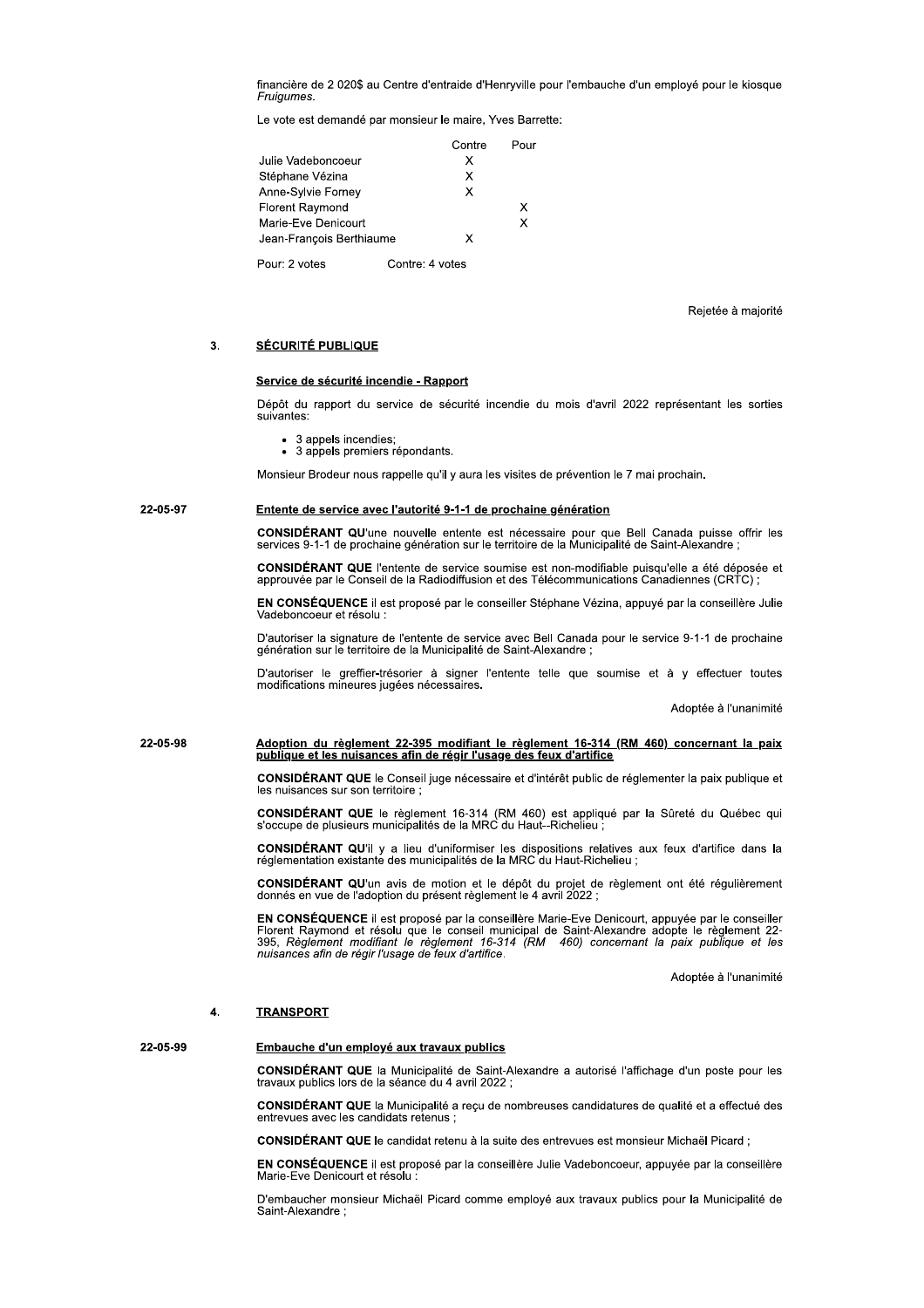D'approuver le contrat de travail de monsieur Picard et d'autoriser le directeur général et greffiertrésorier à signer ledit contrat de travail;

D'assujettir monsieur Picard à une période de probation de trois mois avant d'obtenir le statut d'employé permanent.

Adoptée à l'unanimité

#### 22-05-100 Lignage de rue 2022

CONSIDÉRANT QUE la Municipalité de Saint-Alexandre a reçu deux offres de service pour procéder au lignage des rues

CONSIDÉRANT QUE l'offre de Lignes Maska est la plus basse ;

EN CONSÉQUENCE il est proposé par la conseillère Anne-Sylvie Forney, appuyée par le conseiller<br>Jean-François Berthiaume et résolu d'accepter l'offre de service de Lignes Maska pour le lignage des rues au montant de 4 731.12\$, plus les taxes applicables.

Adoptée à l'unanimité

#### **HYGIÈNE DU MILIEU** 5

### 22-05-101

# Adoption de la politique de l'arbre et des végétaux

**CONSIDÉRANT QUE** la Municipalité de Saint-Alexandre a à coeur la lutte aux changements climatiques ainsi que la protection et la valorisation de l'environnement naturel ;

CONSIDÉRANT QUE la Municipalité de Saint-Alexandre multiplie les actions afin d'établir un<br>équilibre entre le développement et la préservation de ses milieux naturels afin de maintenir la qualité de vie de ses citovens ainsi que celle des générations futures :

CONSIDÉRANT QU'en 2019, le conseil municipal de Saint-Alexandre a adopté un Plan pour la conservation des milieux naturels et de la biodiversité

CONSIDÉRANT QUE dans les pistes de solutions mentionnés dans ledit plan, il y a l'élaboration et la mise en oeuvre d'une Politique de l'arbre et des végétaux

EN CONSÉQUENCE il est proposé par le conseiller Stéphane Vézina, appuyé par la conseillère<br>Anne-Sylvie Forney et résolu d'adopter la Politique de l'arbre et des végétaux.

Adoptée à l'unanimité

#### 6. **SANTÉ ET BIEN-ÊTRE**

22-05-102

### Appui à la Coopérative Solidarité Santé Saint-Blaise-sur-Richelieu

CONSIDÉRANT QUE la Municipalité de Saint-Alexandre a reçu une demande d'appui de la part de la Municipalité de Saint-Blaise-sur-Richelieu concernant l'appui à la Coopérative Solidarité Santé Saint-Blaise-sur-Richelieu :

CONSIDÉRANT QUE la création de la Coopérative Solidarité Santé Saint-Blaise-sur-Richelieu, il y a cinq ans, a suscité un niveau d'acceptation élevé au niveau de la population desservie ;

CONSIDÉRANT QUE la Coopérative Solidarité Santé Saint-Blaise-sur-Richelieu remplit un mandat de service de première ligne et de proximité important auprès de 1 500 patients, délestant les urgences, dont celle de l'hôpital

CONSIDÉRANT QUE la Coopérative Solidarité Santé Saint-Blaise-sur-Richelieu a créé un lieu de pratique pour une équipe médicale dont un médecin, deux infirmières praticiennes spécialisées (IPS) et une infirmière

CONSIDÉRANT QUE d'autres emplois dérivés ont été nécessaires pour assurer le maintien de la Coopérative Solidarité Santé Saint-Blaise-sur-Richelieu soit une secrétaire administrative, une<br>responsable à l'accueil, les services d'un comptable, d'un responsable de l'entretien, d'un déneigeur et l'entretien paysager ;

CONSIDÉRANT QUE la proximité de la Coopérative Solidarité Santé Saint-Blaise-sur-Richelieu avec<br>la pharmacie locale est un atout pour la Municipalité de Saint-Blaise-sur-Richelieu en ce qui a trait à la qualité de vie :

CONSIDÉRANT QUE selon la réforme de la santé présentée par le ministre Christian Dubé, il est essentiel de maintenir les services de proximité et de première ligne ;

**CONSIDÉRANT QUE** le conseil municipal de Saint-Alexandre reconnaît la valeur d'un tel service de proximité et qu'il a déjà effectué des démarches par le passé afin d'en avoir un similaire ;

CONSIDÉRANT QUE le conseil municipal de Saint-Alexandre reconnaît la plus-value d'un tel service pour une municipalité rurale ;

EN CONSÉQUENCE il est proposé par le conseiller Florent Raymond, appuyé par la conseillère Marie-Eve Denicourt et résolu :

QUE le conseil municipal de Saint-Alexandre exprime son appui aux demandes et aux démarches de<br>la Municipalité de Saint-Blaise-sur-Richelieu afin qu'elle puisse maintenir en activité la Coopérative Solidarité Santé Saint-Blaise-sur-Richelieu :

QU'une copie de la présente résolution soit transmise à la Municipalité de Saint-Blaise-sur-Richelieu, à la MRC du Haut-Richelieu, au ministre de la Santé et des Services sociaux, monsieur Christian Dubé, au député provinc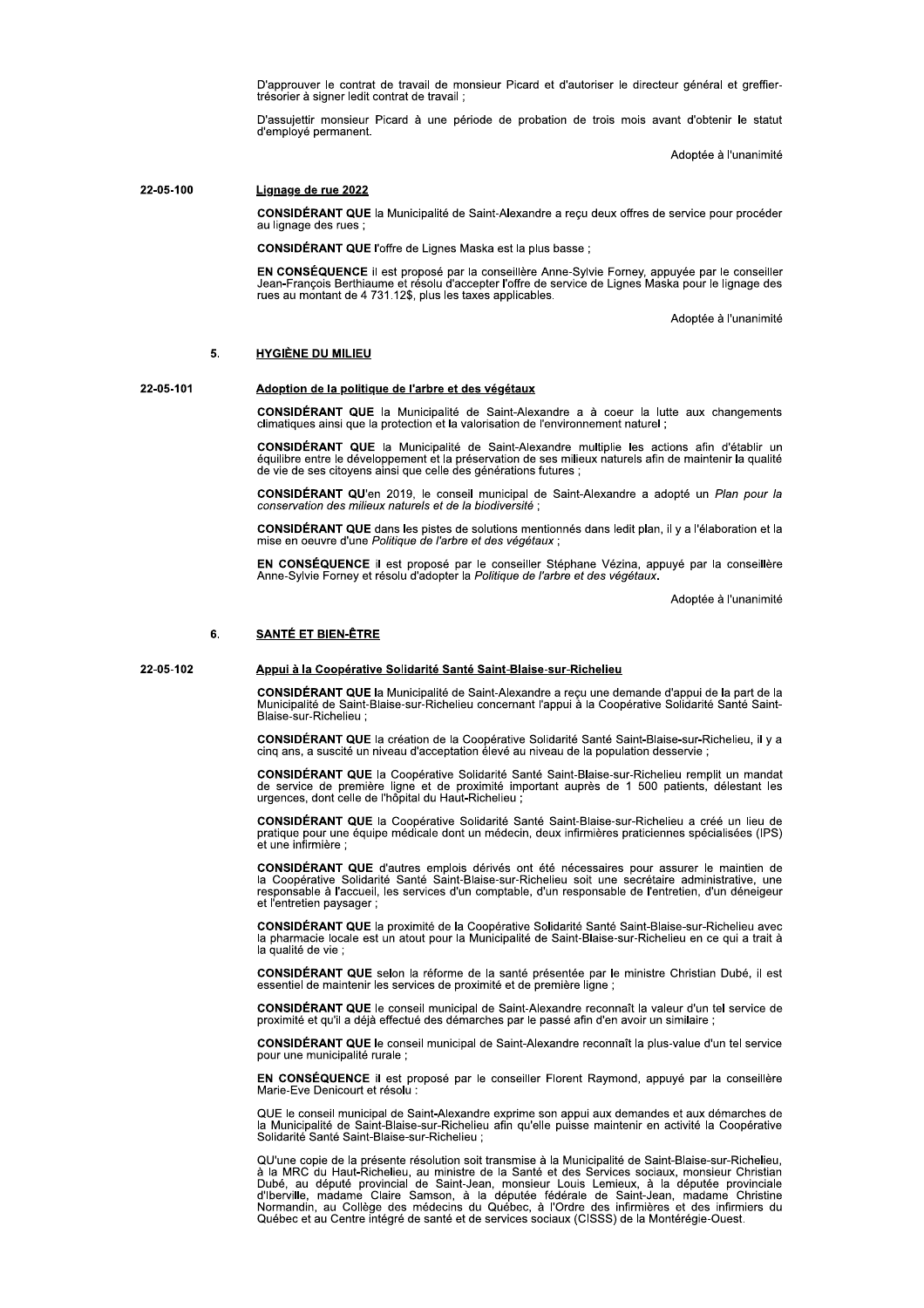#### $\overline{7}$ AMÉNAGEMENT, URBANISME ET DÉVELOPPEMENT

### Service de l'urbanisme - Rapport

Le rapport des permis du mois d'avril 2022, émis par Louise Nadeau, inspectrice, totalisant trentequatre (34) permis est déposé au conseil.

#### 22-05-103 Plan d'implantation et d'intégration architecturale (PIIA) numéro 2022-04 - Changement de parement de vinyle extérieur: 1149, rue du Bonheur.

DEMANDEUR: M. JONATHAN DUFORT<br>LIEU: 1149, RUE DU BONHEUR

ATTENDU le dépôt de la demande d'approbation d'un plan d'implantation et d'intégration<br>architecturale (PIIA) pour l'obtention d'un certificat d'autorisation pour des travaux de rénovation extérieures

ATTENDU QUE le projet consiste au remplacement du parement en vinyle par du vinyle de couleur aris:

ATTENDU QUE le projet est assujetti à l'approbation du règlement no 21-382 sur les PIIA, en fonction des objectifs et critères applicables aux travaux de construction ou d'amélioration d'un bâtiment en périmètre urbain;

ATTENDU QUE l'objectif principale du PIIA au niveau des rénovation extérieure est de favoriser Pintégration harmonieuse des composantes architecturales afin de former un ensemble cohérent<br>avec le bâtiment existant et les bâtiments des terrains adjacents;

ATTENDU QUE le projet atteint les objectifs du règlement no 21-382,

EN CONSÉQUENCE il est proposé par la conseillère Marie-Eve Denicourt, appuyée par le conseiller<br>Jean-François Berthiaume et résolu:

D'APPROUVER la demande de PIIA pour l'obtention d'un certificat d'autorisation pour le remplacement du parement de vinyle de la résidence.

#### 22-05-104 Soutien technique en urbanisme - ajout à la banque d'heures

Il est proposé par le conseiller Jean-François Berthiaume, appuyé par le conseiller Florent<br>Raymond et résolu de procéder à l'achat d'une banque d'heures de 20 heures auprès de Philippe<br>Meunier et Associée afin d'assister

Contre

Le conseiller Stéphane Vézina demande le vote:

| Pour |
|------|
| x    |
| x    |
| x    |
| x    |
| x    |
| x    |
|      |

Adoptée à l'unanimité

#### Avis & dépôt Avis de motion et dépôt du projet de règlement 22-396 modifiant le règlement relatif aux plans d'implantation et d'intégration architecturale numéro 20-364 afin d'enlever les dispositions entourant les rénovations extérieures

Avis de motion est par la présente donnée par la conseillère Marie-Eve Denicourt qu'un règlement sera soumis à ce conseil à sa prochaine séance ou à une séance subséquente une copie du projet de règlement 22-396 modifiant architecturale afin d'enlever les dispositions entourant les rénovations extérieures.

Conformément aux dispositions de l'article 445 du Code municipal du Québec, la conseillère Marie-Eve Denicourt dépose une copie du projet de règlement 22-396 modifiant le règlement 20-364 relatif<br>aux plans d'implantation et d'intégration architecturale afin d'enlever les dispositions entourant les rénovations extérieures.

Le plus tôt possible après ce dépôt, des copies du projet de règlement seront mises à la disposition du public.

22-05-105 Modification du délai pour l'autorité compétente d'application des règlements d'urbanisme

> CONSIDÉRANT QUE la municipalité de Saint-Alexandre a procédé à l'adoption d'un règlement de zonage et de règlements d'urbanisme :

> CONSIDÉRANT QUE lesdits règlements mentionnent que le conseil municipal doit désigner le fonctionnaire désigné pour l'application de ceux-ci par une résolution ;

CONSIDÉRANT QUE l'inspectrice municipale sera absente pour une période de six semaines et qu'il y a lieu de nommer la ressource temporaire comme étant la fonctionnaire désignée

CONSIDÉRANT QUE les dates mentionnées dans la résolution 22-04-84 doivent être modifiées en raison des changements de la période d'absence de l'inspectrice municipale :

EN CONSÉQUENCE il est proposé par la conseillère Marie-Eve Denicourt, appuyée par la conseillère Julie Vadeboncoeur et résolu :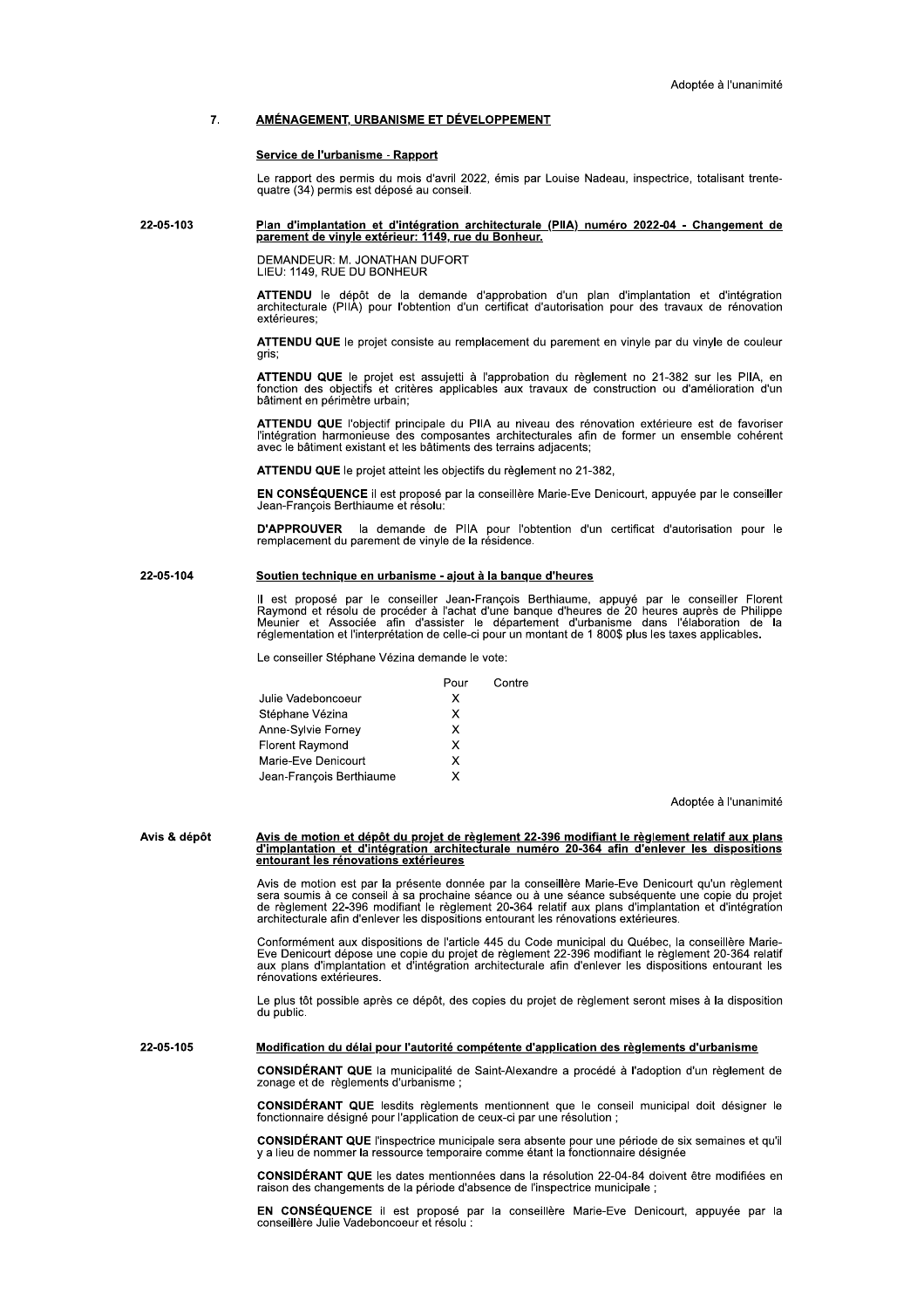DE nommer madame Audree Pelchat comme fonctionnaire designee, pour la periode du 2 mai au z4 juin 2022, pour rapplication des regiements suivants :

- Regiement 20-366 de zonage<br>- Règlement 20-366 de zonage<br>- Règlement 20-366 de zonage<br>- Règlement 20-367 sur le lotissement<br>- Règlement 20-368 de construction

- 
- 
- ae c - Reglement 20-368 de construction<br>- Règlement 20-369 sur les permis et certificats ;

DE nommer madame Audrée Pelchat cc<br>
24 juin 2022, pour l'application des règle<br>
- Règlement 20-364 relatif aux plans d'im<br>
- Règlement 20-366 de zonage<br>
- Règlement 20-367 sur le lotissement<br>
- Règlement 20-368 de construc DE nommer madame Audree Pelchat comme officiere designee, pour la periode du 2 mai au 24 juin<br>2022, pour l'application du règlement 16-314 concernant la paix publique et les nuisances.

Adoptee a l'unanimite

### 8. LOISIRS ET CULTURE

<u>Se**rvice des loisirs, culture et communications -Depot du rapport**<br>Dépôt du rapport du Service des loisirs, de la culture et des communications présenté par monsieur<br>Marc-Antoine Lefebvre, directeur général et greffier-tr</u> marc-Antoine Letebvre, directeur general et gi

### 22-05-106 Embauche des animateurs du camp de jour municipal 2022

Madame Marie-Eve Denicourt, conselliere declare ses interets et se retire du debat, de la presente résolution

**CONSIDERANT QUE** le camp de jour est de responsabilité municipale a partir de l'année 2022 ;

CONSIDERANT QUE la Municipalite de Saint-Alexandre doit embaucher des membres du personnel<br>afin d'offrir le service de camp de jour aux familles de Saint-Alexandre ;

**CONSIDERANT QU** a la suite des entrevues, l'ensemble des postes ont ete combles ;

EN CONSEQUENCE ji est propose par la conselliere Anne-Sylvie Forney, appuyee par le conseiller Florent Raymond et resolu : -

D'embaucher madame Camille Giguere a titre de cheffe de camp ;

D'embaucher messieurs Randy Rijo Cuevas et Anberly Rijo Cuevas ainsi que mesdames Malka<br>Emond, Daphnée Martel, Justine St-Jean et Danika Robitaille à titre d'animateurs et d'animatrices ;

D'embaucher madame Marie Robitalile à titre d'accompagnatrice.

Adoptee a l'unanimite

### 22-05-107 **Octroi contrat remplacement des fenêtres centre communautaire**

**CONSIDERANT QUE** les tenetres du centre communautaire doivent etre changees ;

CONSIDERANT QUE la Municipalite de Saint-Alexandre a reçu une alde financiere dans le cadre du<br>Programme d'aide financière pour les bâtiments municipaux (PRABAM) et que ce projet est admissible ;

 $\bf CONSIDEKANI~I~QUE$  ia Municipalite a reçu trois soumissions en lien avec le projet ;

**CONSIDERANT QUE** le soumissionnaire retenu lors de la resolution  $22-04-90$  a connu une nausse de prix considerable, ce qui amene la Municipalite de Saint-Alexandre a reetudie les soumissions ;  $\,$ )-

EN CONSEQUENCE II est propose par le consellier Stepnane Vezina, appuye par le consellier Jean-<br>François Berthiaume et résolu : Berthiaume et resolu : --

D'octroyer le contrat pour le changement des tenetres du centre communautaire à Vitrerie Saran pour<br>le montant de 49 900.00 \$, plus les taxes applicables ;

D'abroger la resolution 22-04-90.

Adoptee a runanimite

## 22-05-108 **Detroi de contrat remplacement des portes du centre communautaire**

**CONSIDERANT QUE** les portes du centre communautaire doivent etre changees ;

CONSIDERANT QUE la Municipalite de Saint-Alexandre a reçu une aide financiere dans le cadre du<br>Programme d'aide financière pour les bâtiments municipaux (PRABAM) et que ce projet est<br>admissible ;

 $\bf CONSIDEKANI$  QUE la Municipalite a reçu deux soumissions en lien avec le projet ;

EN CONSEQUENCE II est propose par la conselliere Julie Vadeboncoeur, appuyée par la conselliere Anne-Sylvie Forney et resolu:

D'octroyer le contrat pour le changement des portes du centre communautaire à PorteCadres Demers inc. pour le montant de 11 135.00 \$, plus les taxes applicables, seulement si les conditions suivantes sont respectees:

- Que l'installation soit co
- Que les matériaux soient similaires:
- Que les materiaux soient similaires;<br>Demandons des précisions sur le point aucune réparation et finition.

Adoptee a runanimite